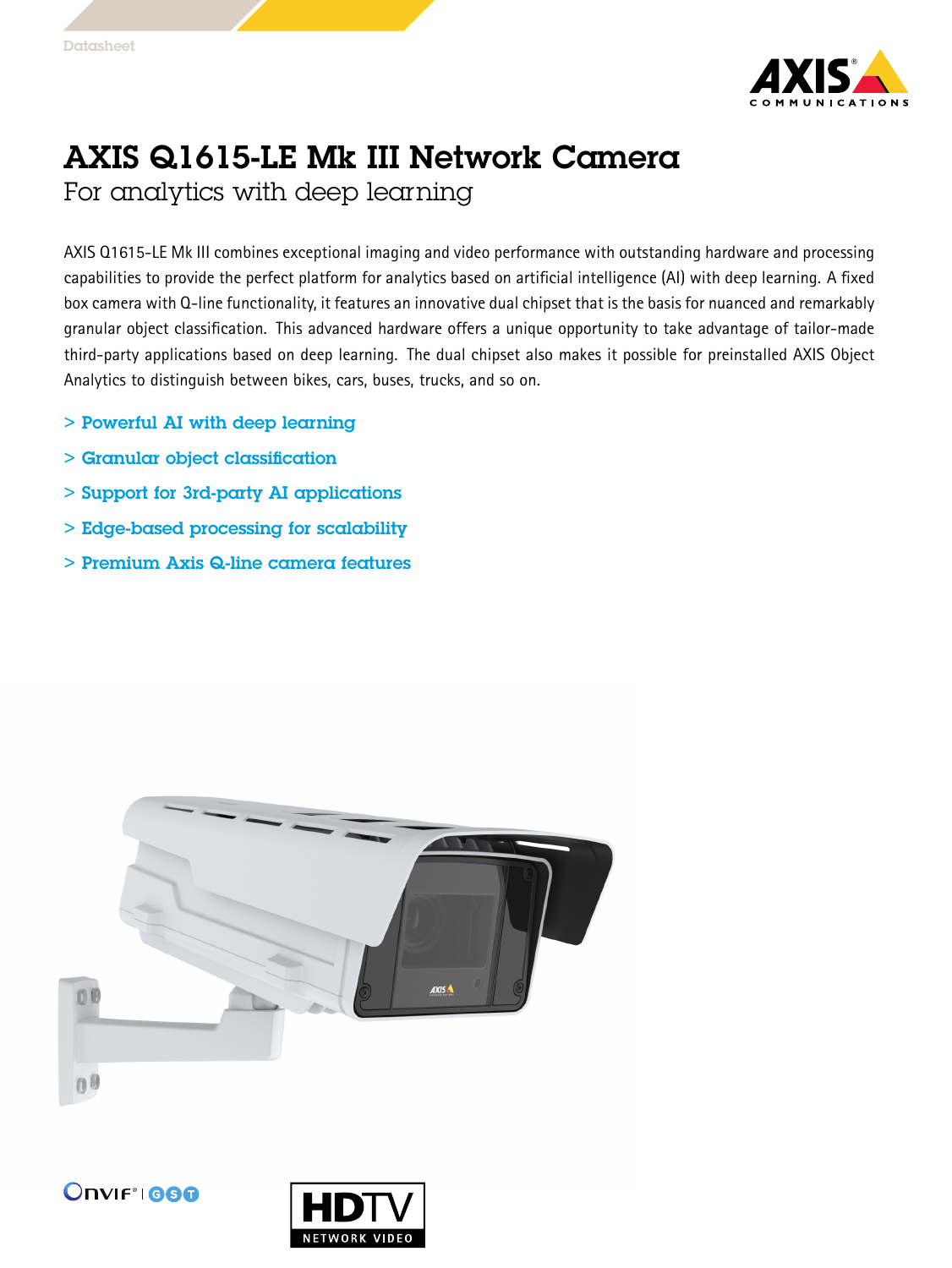## AXIS Q1615-LE Mk III Network Camera

| Camera<br>Image sensor  | 1/2.8" Progressive scan RGB CMOS                                                                                                                                                                                                                                                                                                                            | Application<br>Programming<br>Interface             | Open API for software integration, including VAPIX <sup>®</sup> and<br>AXIS Camera Application Platform; specifications at axis.com<br>AXIS Guardian with One-Click Connection<br>One-click cloud connection<br>ONVIF® Profile G, ONVIF® Profile S and ONVIF® Profile T,<br>specifications at onvif.org<br>Electronic image stabilization                                            |  |
|-------------------------|-------------------------------------------------------------------------------------------------------------------------------------------------------------------------------------------------------------------------------------------------------------------------------------------------------------------------------------------------------------|-----------------------------------------------------|--------------------------------------------------------------------------------------------------------------------------------------------------------------------------------------------------------------------------------------------------------------------------------------------------------------------------------------------------------------------------------------|--|
| Lens                    | Varifocal, IR corrected, CS-mount<br>2 MP (16:9):<br>2.8-8.5 mm, F1.2<br>Horizontal field of view: 102°-40°<br>Vertical field of view: 58°-22°                                                                                                                                                                                                              | Onscreen                                            |                                                                                                                                                                                                                                                                                                                                                                                      |  |
|                         | i-CS lens                                                                                                                                                                                                                                                                                                                                                   | controls                                            | Day/night shift                                                                                                                                                                                                                                                                                                                                                                      |  |
| Day and night           | Automatically removable infrared-cut filter                                                                                                                                                                                                                                                                                                                 | Defogging<br>Wide dynamic range                     |                                                                                                                                                                                                                                                                                                                                                                                      |  |
| Minimum<br>illumination | HDTV 1080p 25/30 fps with Forensic WDR and Lightfinder:<br>Color: 0.05 lux, B/W: 0.01 lux at 50 IRE, F1.2<br>HDTV 1080p 50/60 fps with Forensic WDR and Lightfinder:<br>Color: 0.1 lux, B/W: 0.02 lux at 50 IRE, F1.2<br>HDTV 1080p 100/120 fps:<br>Color: 0.2 lux, B/W: 0.04 lux at 50 IRE, F1.2<br>0 lux with IR illumination on                          |                                                     | Video streaming indicator<br><b>Event conditions</b> Analytics, external input, supervised external input, edge storage<br>events, virtual inputs through API<br>Audio: audio detection<br>Device status: above operating temperature, above or below<br>operating temperature, below operating temperature, casing<br>open, IP address removed, network lost, new IP address, shock |  |
| Shutter speed           | 1/125000 to 2 s                                                                                                                                                                                                                                                                                                                                             |                                                     | detection, ring power overcurrent protection, storage failure,<br>system ready, within operating temperature                                                                                                                                                                                                                                                                         |  |
| System on chip (SoC)    |                                                                                                                                                                                                                                                                                                                                                             | Edge storage: recording ongoing, storage disruption |                                                                                                                                                                                                                                                                                                                                                                                      |  |
| Model                   | ARTPEC-7                                                                                                                                                                                                                                                                                                                                                    |                                                     | I/O: digital input, manual trigger, virtual input<br>MQTT subscribe                                                                                                                                                                                                                                                                                                                  |  |
| Memory<br>Compute       | 2048 MB RAM, 1024 MB Flash                                                                                                                                                                                                                                                                                                                                  |                                                     | PTZ: PTZ malfunctioning, PTZ movement, PTZ preset position                                                                                                                                                                                                                                                                                                                           |  |
| capabilities            | Deep learning processing unit (DLPU)                                                                                                                                                                                                                                                                                                                        |                                                     | reached, PTZ ready<br>Scheduled and recurring: scheduled event                                                                                                                                                                                                                                                                                                                       |  |
| Video                   |                                                                                                                                                                                                                                                                                                                                                             |                                                     | Video: live stream open                                                                                                                                                                                                                                                                                                                                                              |  |
| Video<br>compression    | H.264 (MPEG-4 Part 10/AVC), Main, Baseline and High Profile<br>H.265 (MPEG-H Part 2/HEVC) Main Profile<br>Motion JPEG                                                                                                                                                                                                                                       | <b>Event actions</b>                                | MQTT publish<br>Record video: SD card and network share<br>Upload of images or video clips: FTP, SFTP, HTTP, HTTPS, network<br>share and email                                                                                                                                                                                                                                       |  |
| Resolution              | HDTV 1080p 100/120 fps (no WDR): 1920x1080 to 160x90<br>HDTV 1080p 50/60 fps (WDR):1920x1080 to 160x90<br>HDTV 1080p 25/30 fps (WDR): 1920x1080 to 160x90                                                                                                                                                                                                   |                                                     | Pre- and post-alarm video or image buffering for recording or<br>upload<br>Notification: email, HTTP, HTTPS, TCP and SNMP trap<br>PTZ: PTZ preset, start/stop quard tour<br>Overlay text, external output activation, play audio clip, zoom                                                                                                                                          |  |
| Frame rate              | Up to 100/120 fps (50/60 Hz) in 1080p (no WDR)                                                                                                                                                                                                                                                                                                              |                                                     |                                                                                                                                                                                                                                                                                                                                                                                      |  |
| Video streaming         | Multiple, individually configurable streams in H.264, H.265 and<br>Motion JPEG                                                                                                                                                                                                                                                                              |                                                     | preset, defog mode, PTZ control                                                                                                                                                                                                                                                                                                                                                      |  |
|                         | Axis Zipstream technology in H.264 and H.265<br>Controllable frame rate and bandwidth<br>VBR/ABR/MBR H.264/H.265<br>Video streaming indicator                                                                                                                                                                                                               | Data streaminq                                      | Event data                                                                                                                                                                                                                                                                                                                                                                           |  |
|                         |                                                                                                                                                                                                                                                                                                                                                             | Built-in<br>installation aids                       | Focus assistant, pixel counter, leveling assistant, camera<br>orientation aid, traffic wizard<br>i-CS: Remote zoom and focus                                                                                                                                                                                                                                                         |  |
| Image settings          | Saturation, contrast, brightness, sharpness, Forensic WDR: Up to<br>120 dB depending on scene, white balance, day/night threshold,                                                                                                                                                                                                                          | Analytics                                           | Other lens: Remote back focus                                                                                                                                                                                                                                                                                                                                                        |  |
|                         | tone mapping, local contrast, exposure mode, exposure zones,<br>defogging, electronic image stabilization, barrel distortion<br>correction, compression, rotation: auto, 0°, 90°, 180°, 270°,<br>dynamic text and image overlay, polygon privacy mask, mirroring<br>of images<br>Scene profiles: forensic, vivid, traffic overview                          | <b>AXIS Object</b><br>Analytics                     | Object classes: humans, vehicles (types: cars, buses, trucks,<br>bikes)<br>Trigger conditions: line crossing, object in area<br>Up to 10 scenarios<br>Metadata visualized with color-coded bounding boxes<br>Polygon include/exclude areas                                                                                                                                           |  |
| Pan/Tilt/Zoom           | Digital PTZ, uploadable PTZ driver (Pelco D pre-installed)                                                                                                                                                                                                                                                                                                  |                                                     | Perspective configuration<br><b>ONVIF Motion Alarm event</b>                                                                                                                                                                                                                                                                                                                         |  |
| Audio                   | Audio streaming Two-way, full duplex                                                                                                                                                                                                                                                                                                                        | <b>Applications</b>                                 | Included                                                                                                                                                                                                                                                                                                                                                                             |  |
| Audio encoding          | 24bit LPCM, AAC-LC 8/16/32/44.1/48 kHz, G.711 PCM 8 kHz,<br>G.726 ADPCM 8 kHz, Opus 8/16/48 kHz<br>Configurable bit rate                                                                                                                                                                                                                                    |                                                     | <b>AXIS Object Analytics</b><br>AXIS Video Motion Detection, active tampering alarm, audio<br>detection<br>Supported                                                                                                                                                                                                                                                                 |  |
| Audio                   | External microphone input, line input, digital input with ring                                                                                                                                                                                                                                                                                              |                                                     | AXIS Perimeter Defender                                                                                                                                                                                                                                                                                                                                                              |  |
| input/output            | power, balanced microphone, balanced input, automatic gain<br>control, line output<br>24 bit AD/DA-conversion                                                                                                                                                                                                                                               | General                                             | Support for AXIS Camera Application Platform enabling<br>installation of third-party applications, see <i>axis.com/acap</i>                                                                                                                                                                                                                                                          |  |
| <b>Network</b>          |                                                                                                                                                                                                                                                                                                                                                             | Casing                                              | IP66-, IP67-, and NEMA 4X-rated, IK10 impact resistant                                                                                                                                                                                                                                                                                                                               |  |
| Security                | Password protection, IP address filtering, HTTPS <sup>a</sup> encryption,<br>IEEE 802.1x (EAP-TLS) <sup>a</sup> network access control, digest<br>authentication, user access log, centralized certificate<br>management, brute force delay protection, signed firmware,<br>secure boot, secure keystore (CC EAL4 certified), TPM (FIPS 140-2<br>certified) |                                                     | aluminum enclosure<br>Weathershield with black anti-glare coating<br>Color: White NCS S 1002-B<br>Intrusion alarm switch                                                                                                                                                                                                                                                             |  |
| Supported               |                                                                                                                                                                                                                                                                                                                                                             | Mounting                                            | $1/4"$ -20 tripod screw thread<br>Camera stand included                                                                                                                                                                                                                                                                                                                              |  |
| protocols               | IPv4, IPv6 USGv6, ICMPv4/ICMPv6, HTTP, HTTP/2, HTTPS <sup>a</sup> , TLS <sup>a</sup> ,<br>QoS Layer 3 DiffServ, FTP, CIFS/SMB, SMTP, mDNS (Bonjour),<br>UPnPTM, SNMPv1/v2c/v3 (MIB-II), DNS/DNSv6, DDNS, NTP, RTSP,<br>RTP, SFTP, SRTP, TCP, UDP, IGMPv1/v2/v3, RTCP, ICMP, DHCPv4/v6,                                                                      | Sustainability                                      | PVC free                                                                                                                                                                                                                                                                                                                                                                             |  |
|                         |                                                                                                                                                                                                                                                                                                                                                             | Power                                               | Power over Ethernet IEEE 802.3at Type 2 Class 4, max. 25.5 W,<br>typical 13.7 W                                                                                                                                                                                                                                                                                                      |  |
|                         | ARP, SOCKS, SSH, LLDP, CDP, MQTT v3.1.1, Syslog, Link-Local<br>address (ZeroConf)                                                                                                                                                                                                                                                                           | IR illumination                                     | OptimizedIR with power-efficient, long-life 850 nm IR LEDs<br>Range of reach 60 m (196 ft) or more depending on the scene                                                                                                                                                                                                                                                            |  |
| System integration      |                                                                                                                                                                                                                                                                                                                                                             | Connectors                                          | Shielded RJ45 10BASE-T/100BASE-TX/1000BASE-T PoE                                                                                                                                                                                                                                                                                                                                     |  |